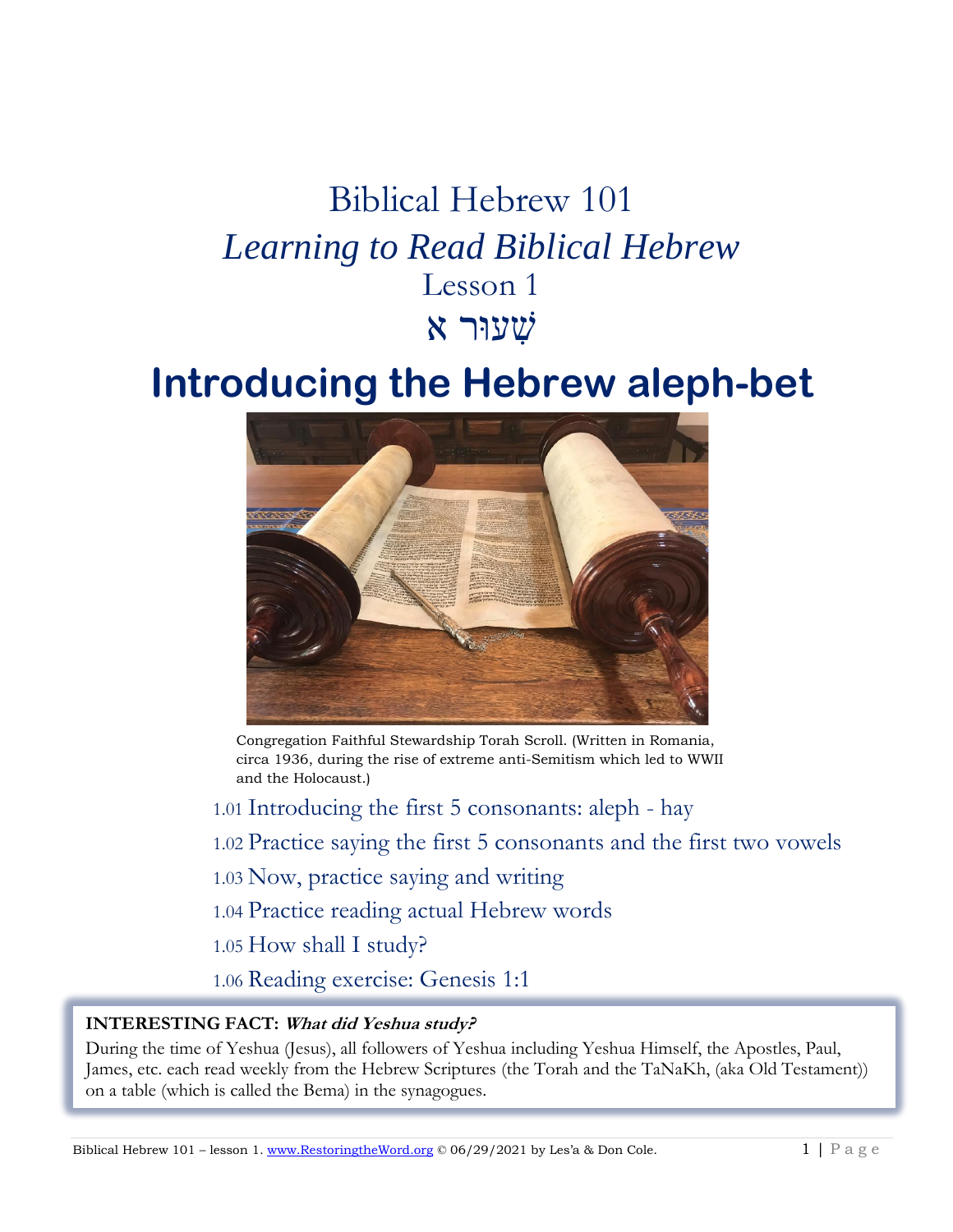## **(אָלֶף־בֵּית עִבְרִי) 1.01** *First 5 letters in Hebrew Aleph-Bet* **(אָלֶף־בֵּית 5**

Congratulations on getting started learning Biblical Hebrew! The objective of this course is to learn to read --



write -- study in the Hebrew language of the LORD. Our desire is to learn to study God's Word effectively, which includes studying in the original language.

In this lesson, we will:

- Begin to learn to pronounce Biblical Hebrew with Sephardic pronunciation.
- (Sephardic is the pronunciation that is used in Israel today).
- Begin to print in Hebrew with Block (aka Square) letters.
- Begin to sound out the first 5 letters of the Hebrew aleph-bet with 2 vowels (aka nikkud).

# **1.02 Practice saying the first 5 letters of the Hebrew aleph-bet**

- 1. Read the name of each letter below. (Refer to Sound of Letter column for pronunciation)
- 2. Do *the hand*: make a fist with your right hand. Point thumb down and say *aleph*. Raise index finger say *bet*.
- Lift middle finger say *gimmel*. Lift ring finger say *dalet*. And finally lift pinkie say *hay*
- 3. Print each letter. (Copy the Block print below & refer to Aleph-Bet chart for letter formulation.)

| Letters (aka consonants) & Vowels (aka nikkudot נְקְדּוֹת)                                                                            |                         |                     |                                                                                                                                                                                     |                                                                                             |                   |  |
|---------------------------------------------------------------------------------------------------------------------------------------|-------------------------|---------------------|-------------------------------------------------------------------------------------------------------------------------------------------------------------------------------------|---------------------------------------------------------------------------------------------|-------------------|--|
| Please note that there are two forms of the $\Delta$ .                                                                                |                         |                     |                                                                                                                                                                                     |                                                                                             |                   |  |
|                                                                                                                                       |                         |                     | The first is the $\Delta$ ( <i>bet</i> , which has a dot), while the second is the $\Delta$ ( <i>vet</i> , does not have a dot).                                                    |                                                                                             |                   |  |
| <b>Book</b><br>print                                                                                                                  | <b>Numeric</b><br>value | Name of letter      | <b>Sound of letter</b>                                                                                                                                                              | <b>Block print</b><br>(as in English, there are<br>slight variations in<br>letters' shapes) | Write each letter |  |
| X                                                                                                                                     | 1                       | aleph               | silent                                                                                                                                                                              | $\aleph$                                                                                    |                   |  |
| $\mathbf{L}$<br>$\overline{2}$                                                                                                        |                         | bet                 | <b>b</b> in <b>b</b> all                                                                                                                                                            | $\mathbf{a}$                                                                                |                   |  |
|                                                                                                                                       |                         | vet                 | v in vice                                                                                                                                                                           | ב                                                                                           |                   |  |
| λ                                                                                                                                     | $\overline{\mathbf{3}}$ | gimmel              | g in get                                                                                                                                                                            | λ                                                                                           |                   |  |
|                                                                                                                                       | 4                       | dalet               | $d$ in $dog$                                                                                                                                                                        | T                                                                                           |                   |  |
| $\overline{\mathbf{u}}$                                                                                                               | 5                       | hay                 | h in hi                                                                                                                                                                             | ה                                                                                           |                   |  |
| <b>Vowels</b> (Note: the<br>aleph is used below for<br>illustration purposes.<br>These vowels can be<br>used with most<br>consonants) |                         | Name of vowel       | Sound of vowel<br>There are two "ah"<br>vowels in Hebrew. This<br>is similar to "sew" and<br>"so" in English. (We will<br>discuss the grammatical<br>reason in a future<br>lesson.) | <b>Block Print</b>                                                                          | Write             |  |
| Ķ                                                                                                                                     |                         | kamats: ?]מַ        | "ah" in spa                                                                                                                                                                         | Ķ                                                                                           |                   |  |
|                                                                                                                                       |                         | <u> patach: תּח</u> | "ah" in spa                                                                                                                                                                         | $\boldsymbol{\kappa}$                                                                       |                   |  |

Biblical Hebrew 101 – lesson 1. [www.RestoringtheWord.org](http://www.restoringtheword.org/) © 06/29/2021 by Les'a & Don Cole. 2 | P a g e

- W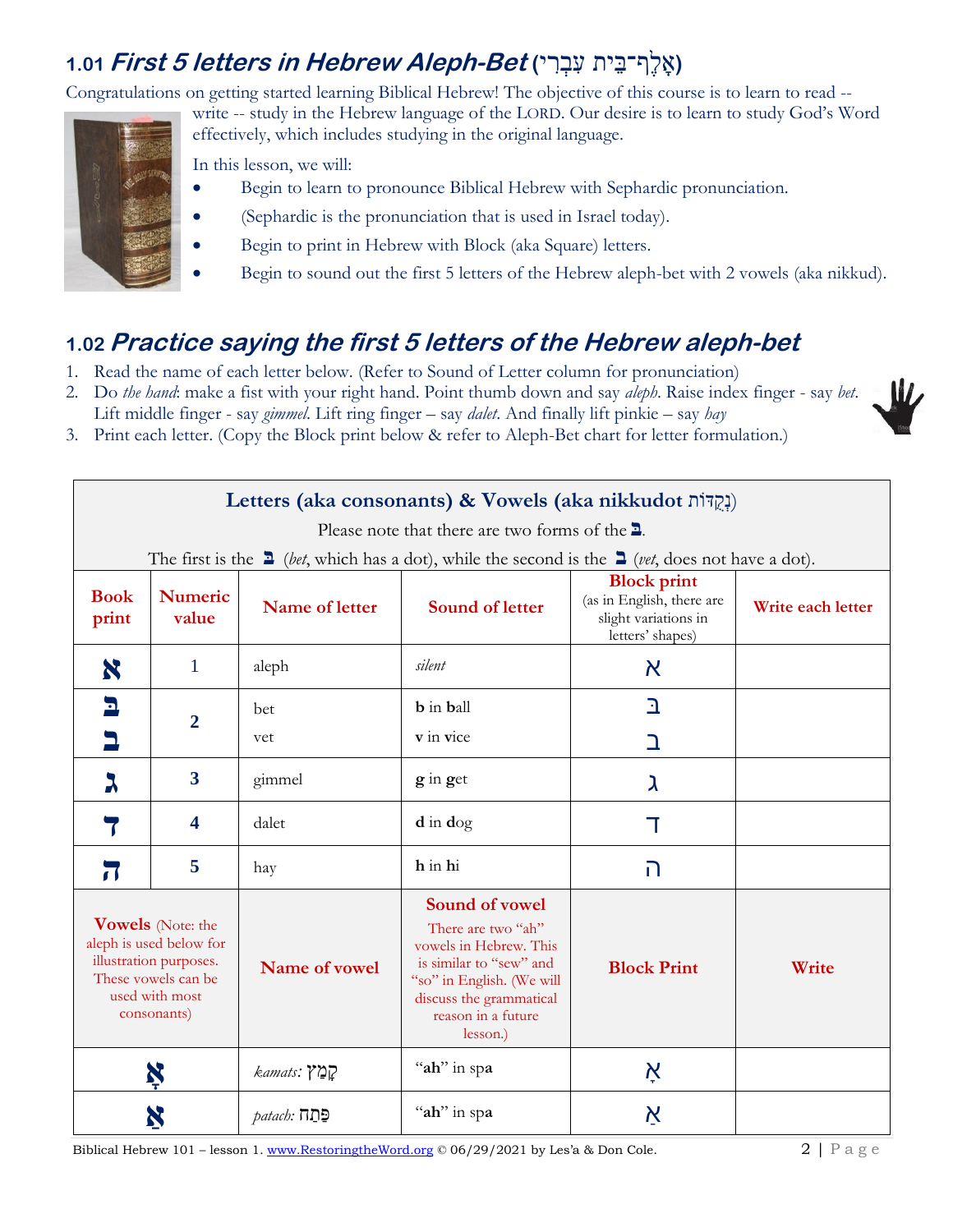# 1.03 Now, practice saying and writing

|                         | First 5 Consonants (Consonants #1-5) & |                                                       |              |                      |  |  |
|-------------------------|----------------------------------------|-------------------------------------------------------|--------------|----------------------|--|--|
| Letter                  | Name                                   | 2 vowels (nikkudot): patach & kamats<br>Sound         | <b>Block</b> | Write letter & vowel |  |  |
| X                       | aleph                                  | silent (the aleph has the<br>sound of attached vowel) | K            |                      |  |  |
| Ķ                       | aleph with kamats                      | ah (as in spa)                                        | אָ           |                      |  |  |
| X                       | aleph with patach                      | ah (as in spa)                                        | Ķ            |                      |  |  |
| Ŀ                       | bet                                    | b (as in ball)                                        | 그            |                      |  |  |
| ļ                       | bet with kamats                        | bah                                                   | ₽            |                      |  |  |
| Е                       | bet with patach                        | bah                                                   | ₹            |                      |  |  |
|                         | vet                                    | v (as in vice)                                        | ב            |                      |  |  |
|                         | vet with kamats                        | vah                                                   | Ļ            |                      |  |  |
|                         | vet with patach                        | vah                                                   | ⊇            |                      |  |  |
| λ                       | gimmel                                 | g (as in get)                                         | ג            |                      |  |  |
| Ş                       | gimmel with kamats                     | gah                                                   | ļ            |                      |  |  |
|                         | gimmel with patach                     | gah                                                   | ý            |                      |  |  |
| $\overline{\mathbf{r}}$ | dalet                                  | $d$ (as in $d$ og)                                    | T            |                      |  |  |
| Ţ                       | dalet with kamats                      | dah                                                   | Ţ            |                      |  |  |
| 7                       | dalet with patach                      | dah                                                   | Ţ            |                      |  |  |
| $\overline{\mathbf{J}}$ | hay                                    | h (as in hi)                                          | ה            |                      |  |  |
| Ţ                       | hay with kamats                        | hah                                                   | ָהָ          |                      |  |  |
| $\overline{J}$          | hay with patach                        | hah                                                   | הַ           |                      |  |  |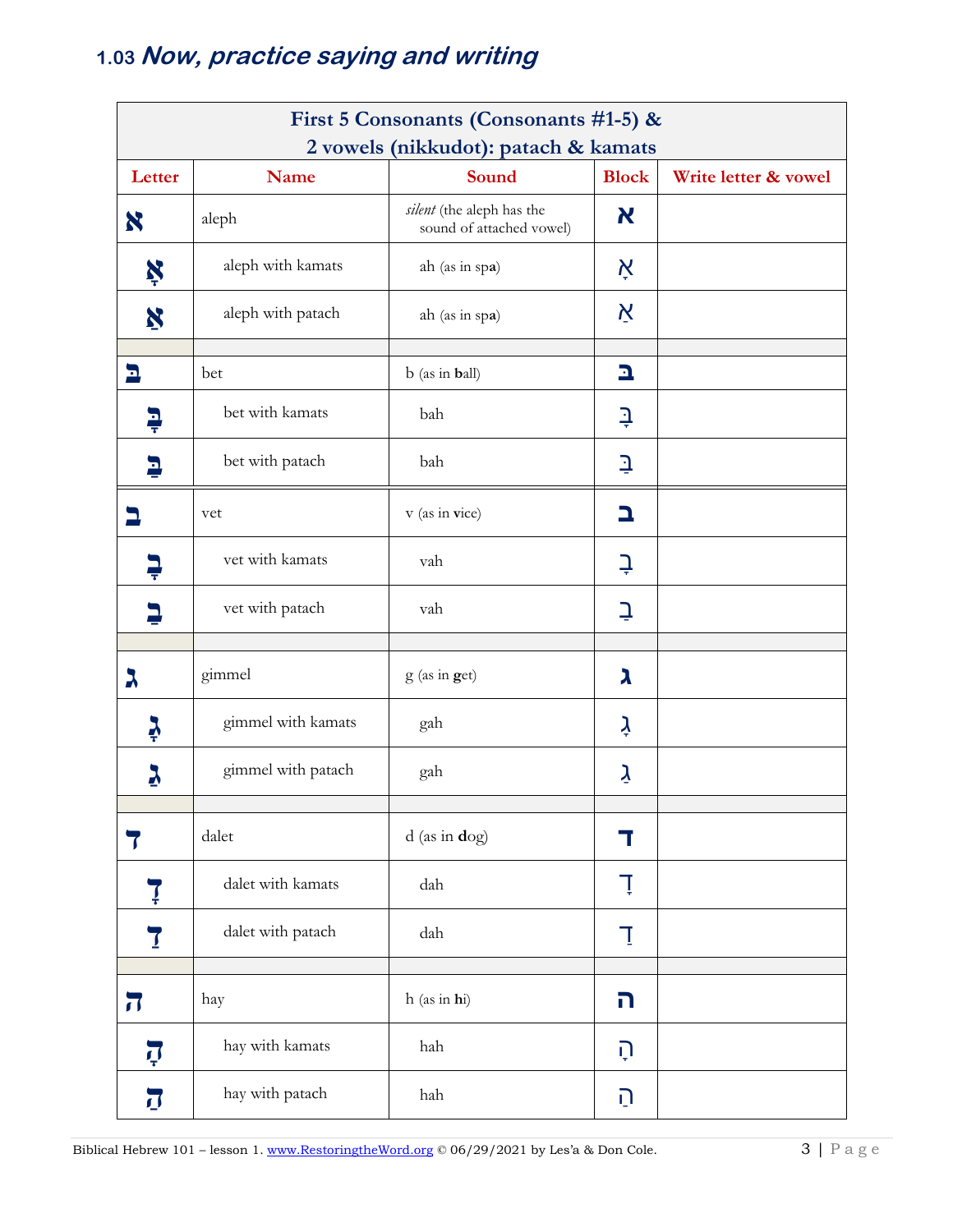## **1.04 Practice reading actual Hebrew words**

- 1. Our objective in Hebrew 101 is to become familiar with the letters and their sounds …. *not* to memorize words.
- *2.* Hebrew is read right to left and top to bottom. Begin by reading the right-most letter. Then, add the vowel that is written below it.
- *3.* For example: with the word  $\overline{2}$  $\overline{0}$ . Begin by reading the  $\overline{y}$ ; then add the  $\overline{0}$ . We now have  $\vec{u}$  (ah-ha). Finally, we add the  $\Delta$ . Since there is no vowel below this letter, it only has the sound of the consonant. When we put the word altogether we have: אֲהַב (ah-hav).



| <b>Read &amp; Write words below</b> |                                                                                                                                                                                                                                                         |                                                                                                                                                 |                                         |  |  |  |
|-------------------------------------|---------------------------------------------------------------------------------------------------------------------------------------------------------------------------------------------------------------------------------------------------------|-------------------------------------------------------------------------------------------------------------------------------------------------|-----------------------------------------|--|--|--|
| <b>Hebrew</b>                       | <b>Translation</b>                                                                                                                                                                                                                                      | <b>Transliteration</b><br>The accented syllable is<br><b>bold and highlighted</b><br>(please, try to read before<br>looking at transliteration) | <b>Practice writing each word below</b> |  |  |  |
| 72                                  | in her                                                                                                                                                                                                                                                  | bah                                                                                                                                             |                                         |  |  |  |
|                                     | $Av$ is the 5 <sup>th</sup> month of the<br>Biblical year, counting from<br>Nisan.<br>*note: there are 2 forms for<br>this consonant. When there is<br>no "dot," it is a <i>vet</i> <b>⊒</b> ; when<br>there is a "dot," it is a <i>bet</i> $\exists$ ) | ahv: (reminder $-$ "a" in<br>Hebrew sounds like "a"<br>as in spa $-$ not like "a"<br>as in apple.)                                              |                                         |  |  |  |
| 2 <u>x</u>                          | father                                                                                                                                                                                                                                                  | ahy                                                                                                                                             |                                         |  |  |  |
| אקב                                 | he loved                                                                                                                                                                                                                                                | ah-hahv                                                                                                                                         |                                         |  |  |  |
| 73                                  | Gad (as in the tribe of Gad)                                                                                                                                                                                                                            | gahd (like "a" in spa)                                                                                                                          |                                         |  |  |  |
|                                     | he was lost or perished                                                                                                                                                                                                                                 | ah-vahd                                                                                                                                         |                                         |  |  |  |

### **Always remember read: right to left and top to bottom.**

Tip:<br>Place these pages and your notes in a ring-<br>Bring your notebook to ch Tip:<br>Place these pages and your notes in a line<br>book binder ... Bring your notebook to class.